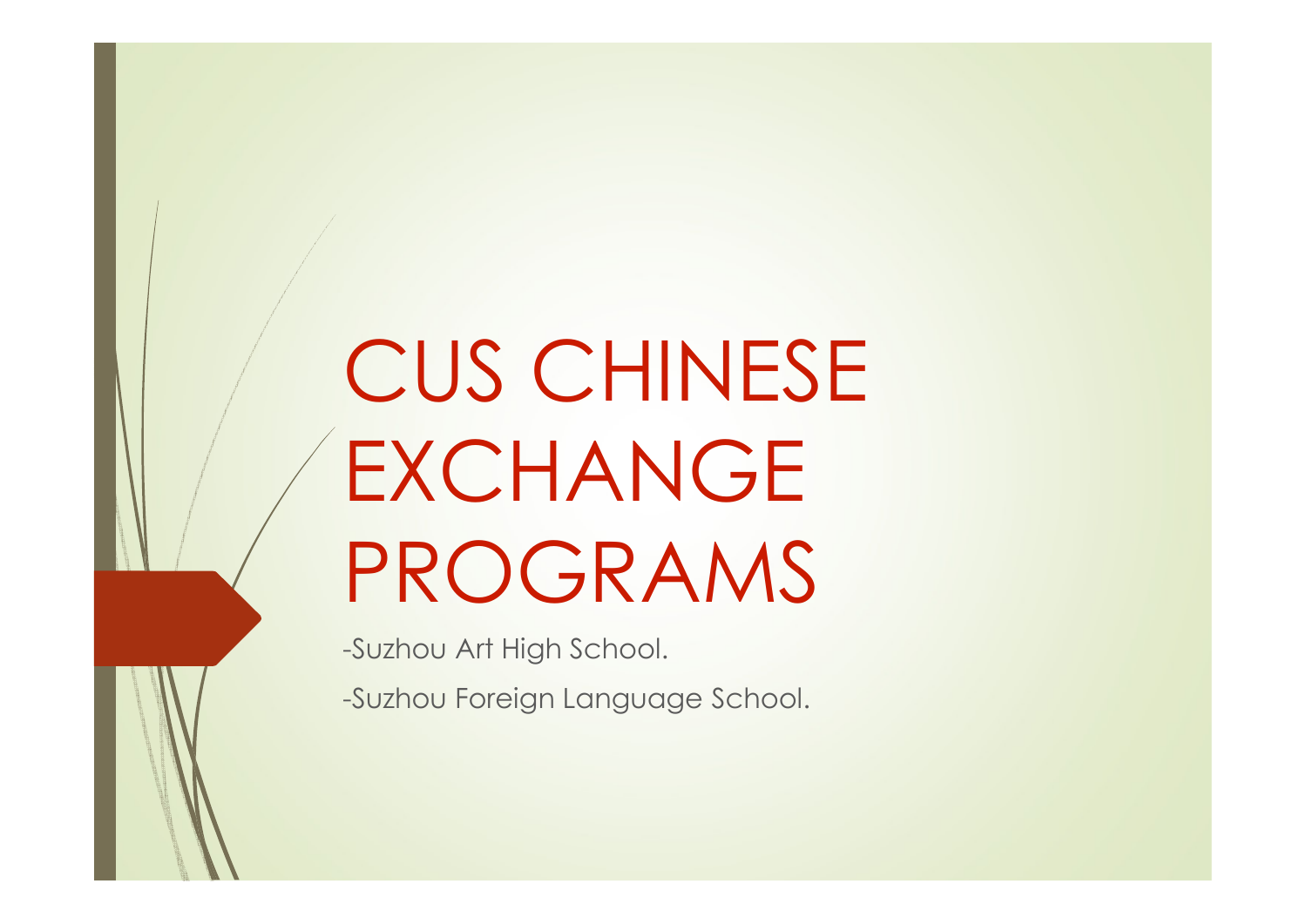# Practicalities, Purpose & Preparation

#### **Practicalities**

- $\blacksquare$  Both trips are based in Suzhou (Final week of Art Scholarship program based in Beijing).
- Fly in to Shanghai and then bus to Suzhou.
- We co-ordinate with our contact Jennifer Jia.

#### **Purpose**

Art, Cultural exchange, Language, Customs, Food,<br>family History Education, Eood and Sport family, History, Education, Food and Sport.

#### **Preparation**

- Students take Mandarin classes offered by the school<br>in the lead up to the trip in the lead up to the trip
- $\blacksquare$  Classes also familiarize the students with some of the customs and culture of China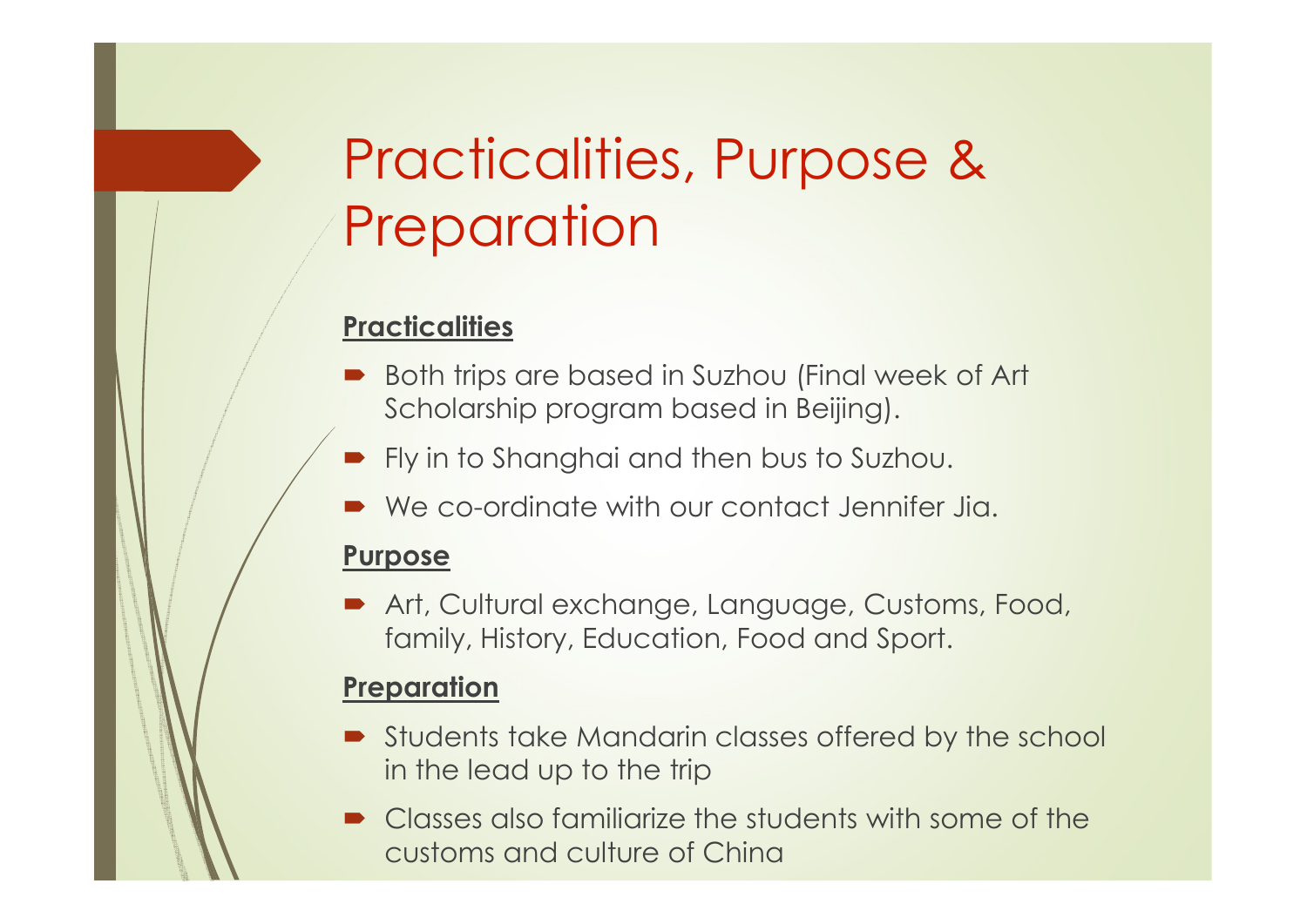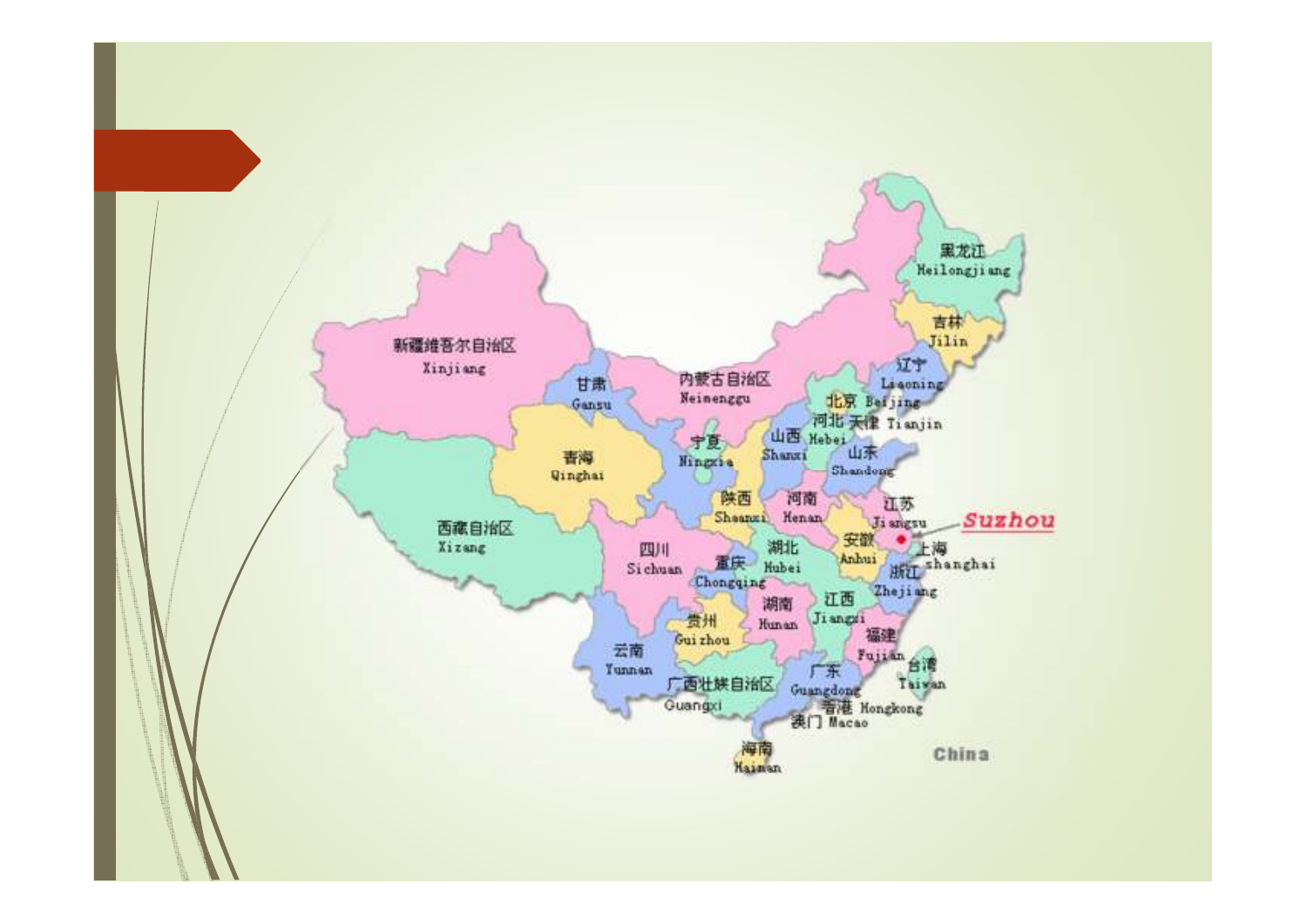## Suzhou Art High School (Art Scholarship).

- CUS students submit an application form and go<br>through an interview presess to attain a CUS Art through an interview process to attain a CUS Art Scholarship to travel to Suzhou Art High School.
- $\blacksquare$  Hosted by families for three weeks and then travel to Beijing for final week.
- $\blacksquare$ Main objective is to develop their skills as an Artist.
- Students will also attend Calligraphy, Mandarin, Music and Sport classes.
- $\blacksquare$  Students will spend the evenings and the weekends with host families.
- Students will also be brought to see the sights of Suzhou by Suzhou Art High School Teachers.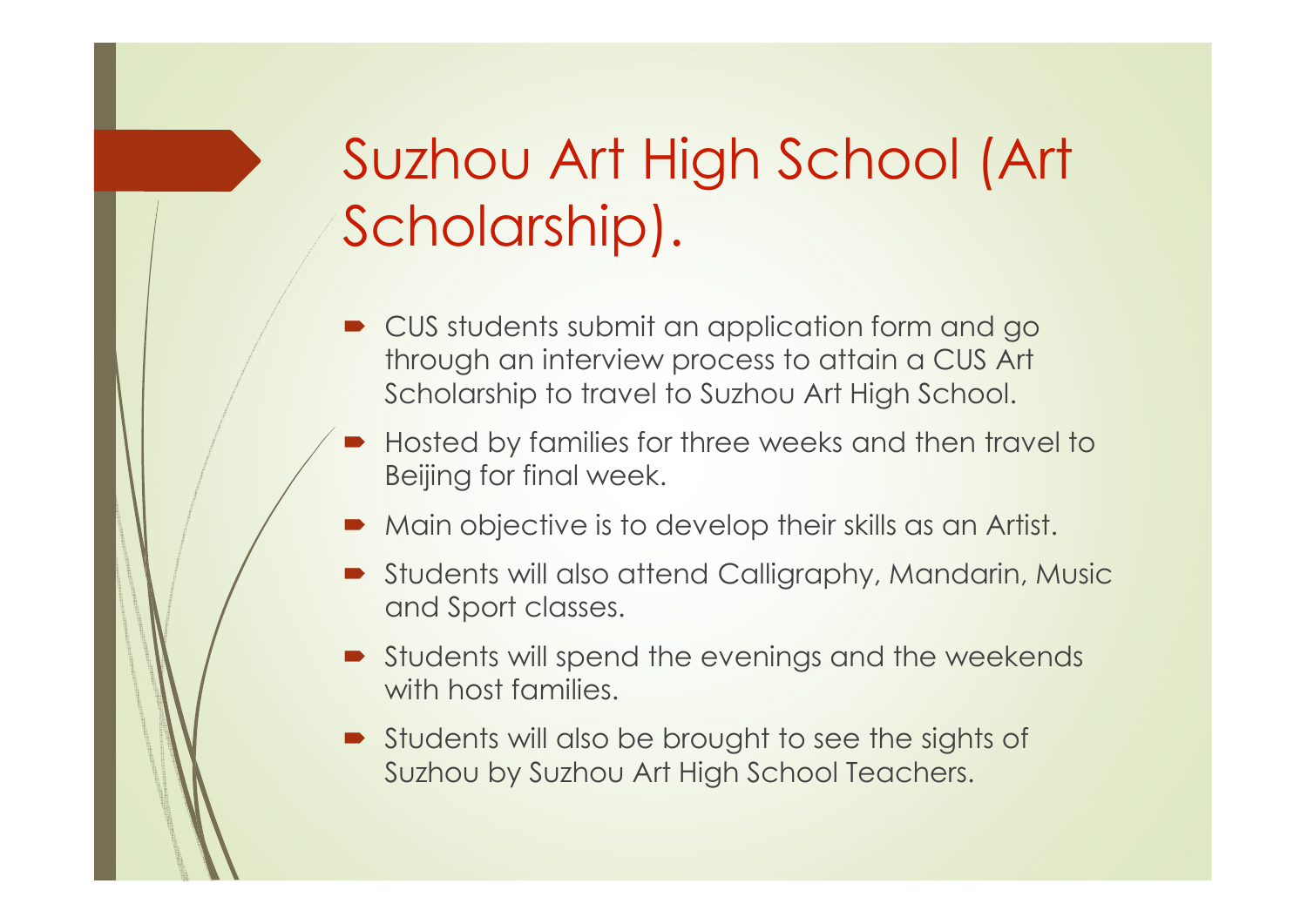### Suzhou Tour

- Classical Gardens.
- **•** Amusement Park.
- **Piang Jiang Road.**
- **Suzhou Museum.**
- Knowledge Course Field Trips.
- Gardening Courses.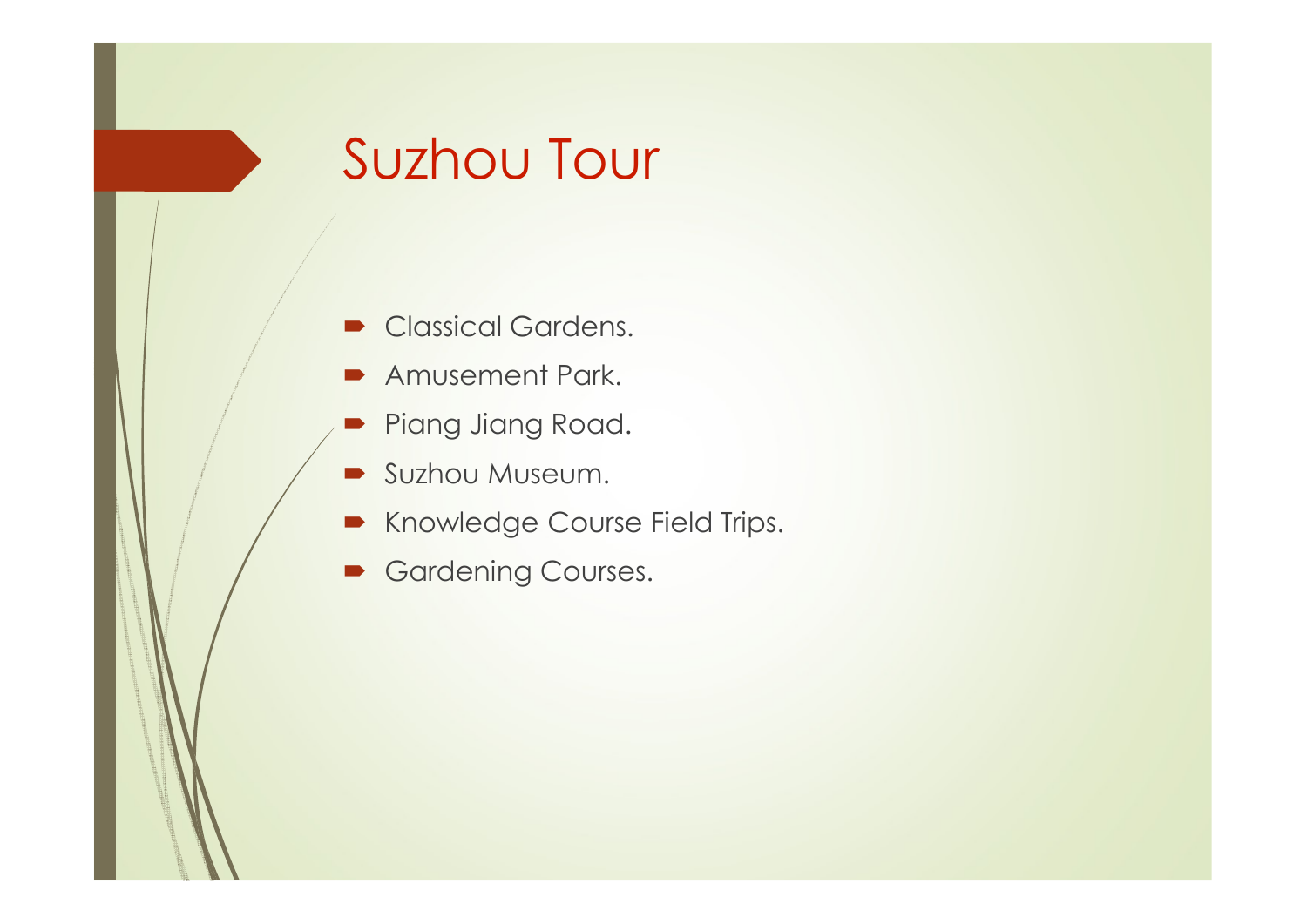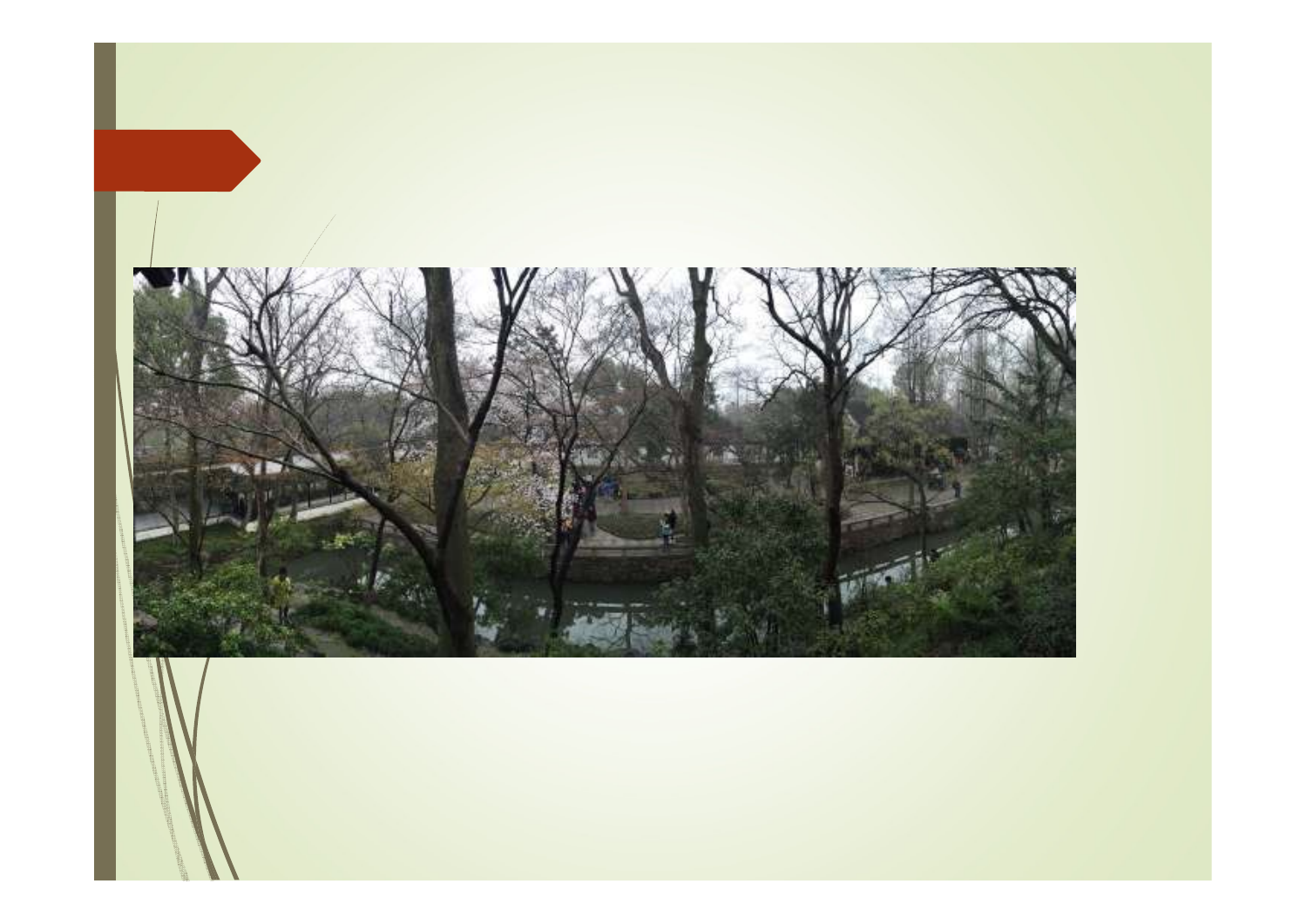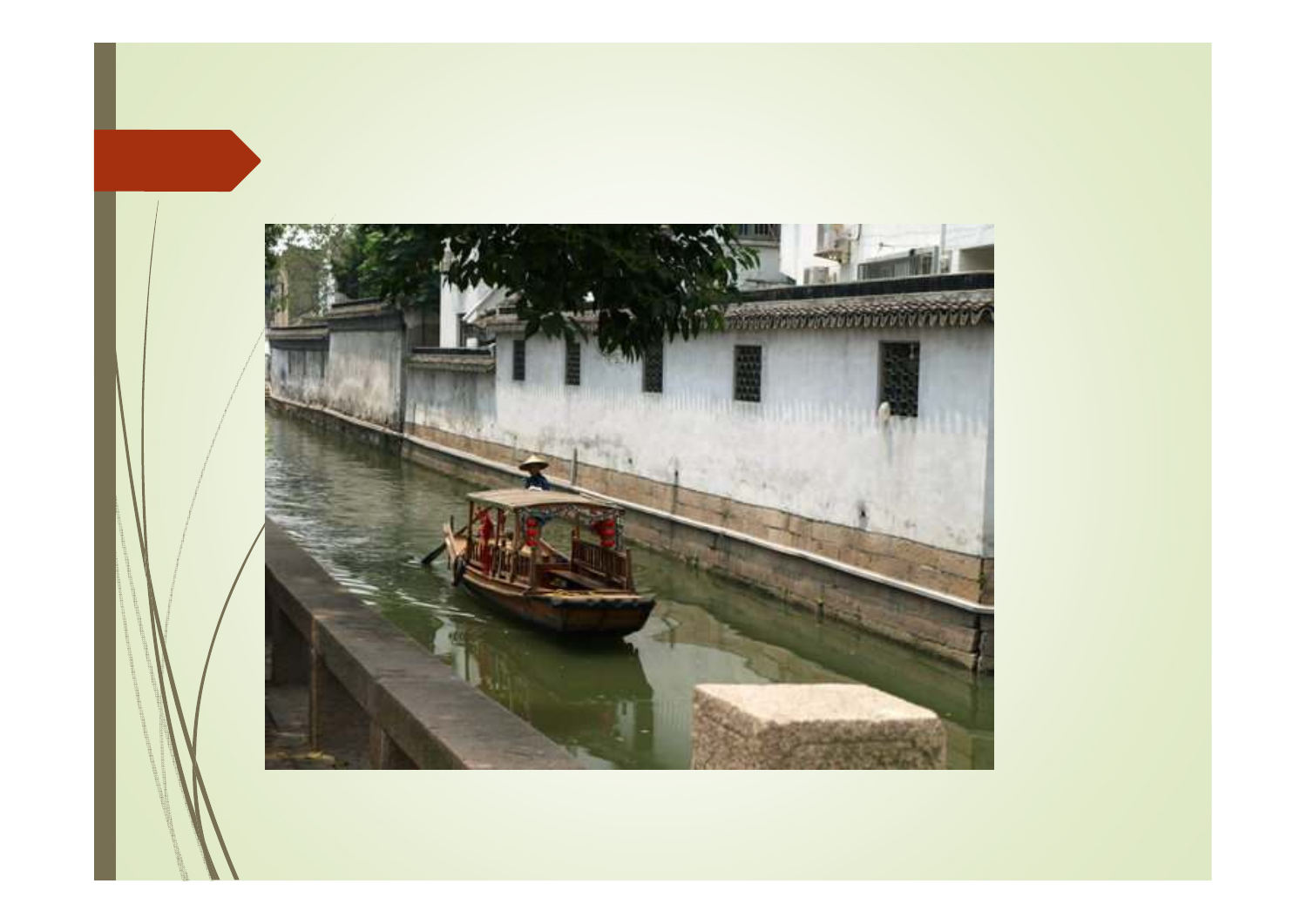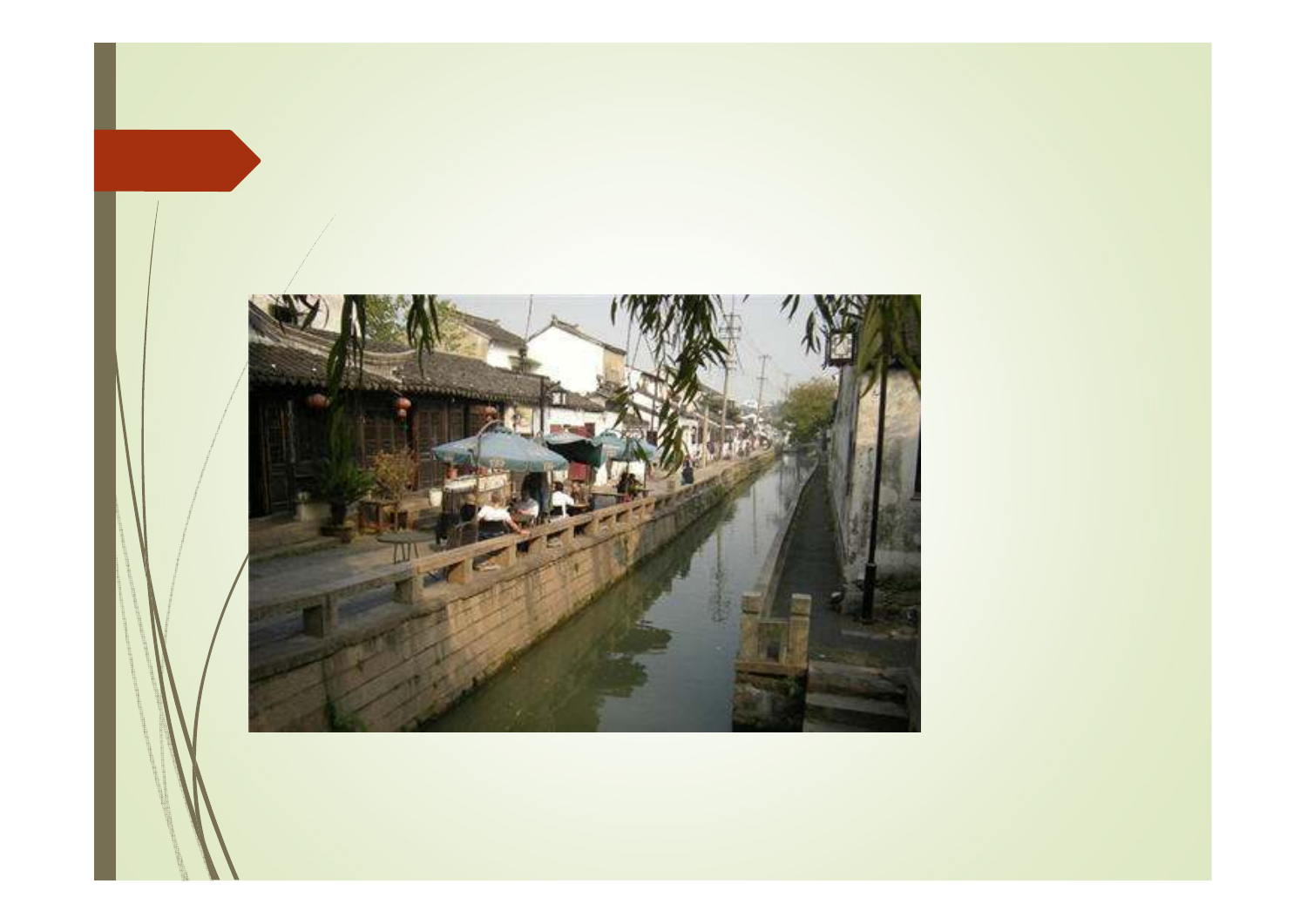# Beijing

- $\blacktriangleright$  Travel to Beijing for the final week.
- Stay in hotel.
- $\quad \blacksquare$  Travel on Bullet train from Suzhou to Beijing.
- **•** Fly home from Beijing.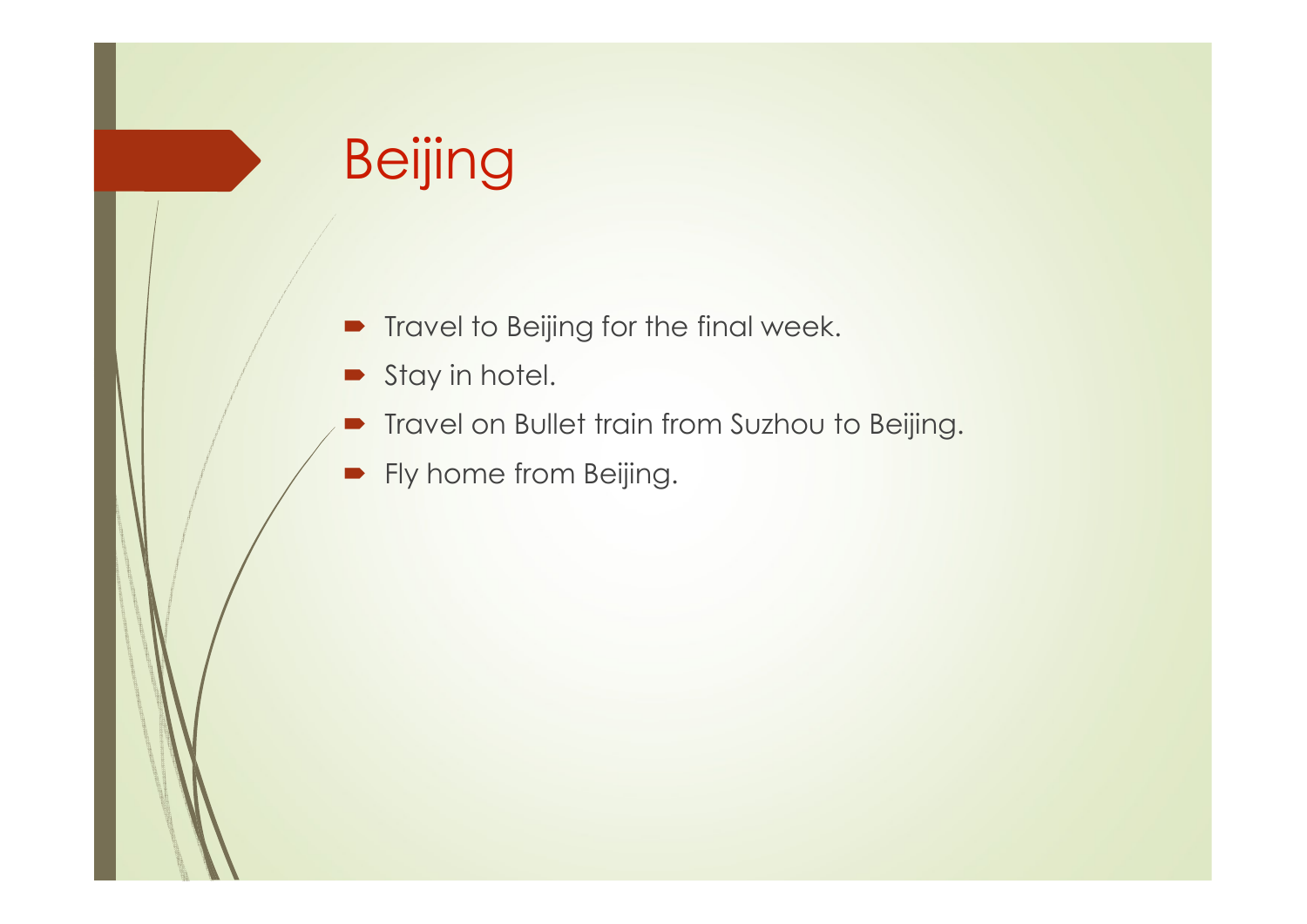# Beijing Tour

- Great Wall of China.
- Forbidden City.
- Summer Palace and Old Summer Palace.
- $\blacktriangleright$  Tiananmen Square.
- National Art Museum and Art Zone.
- Science and Technology Museum.
- Shopping.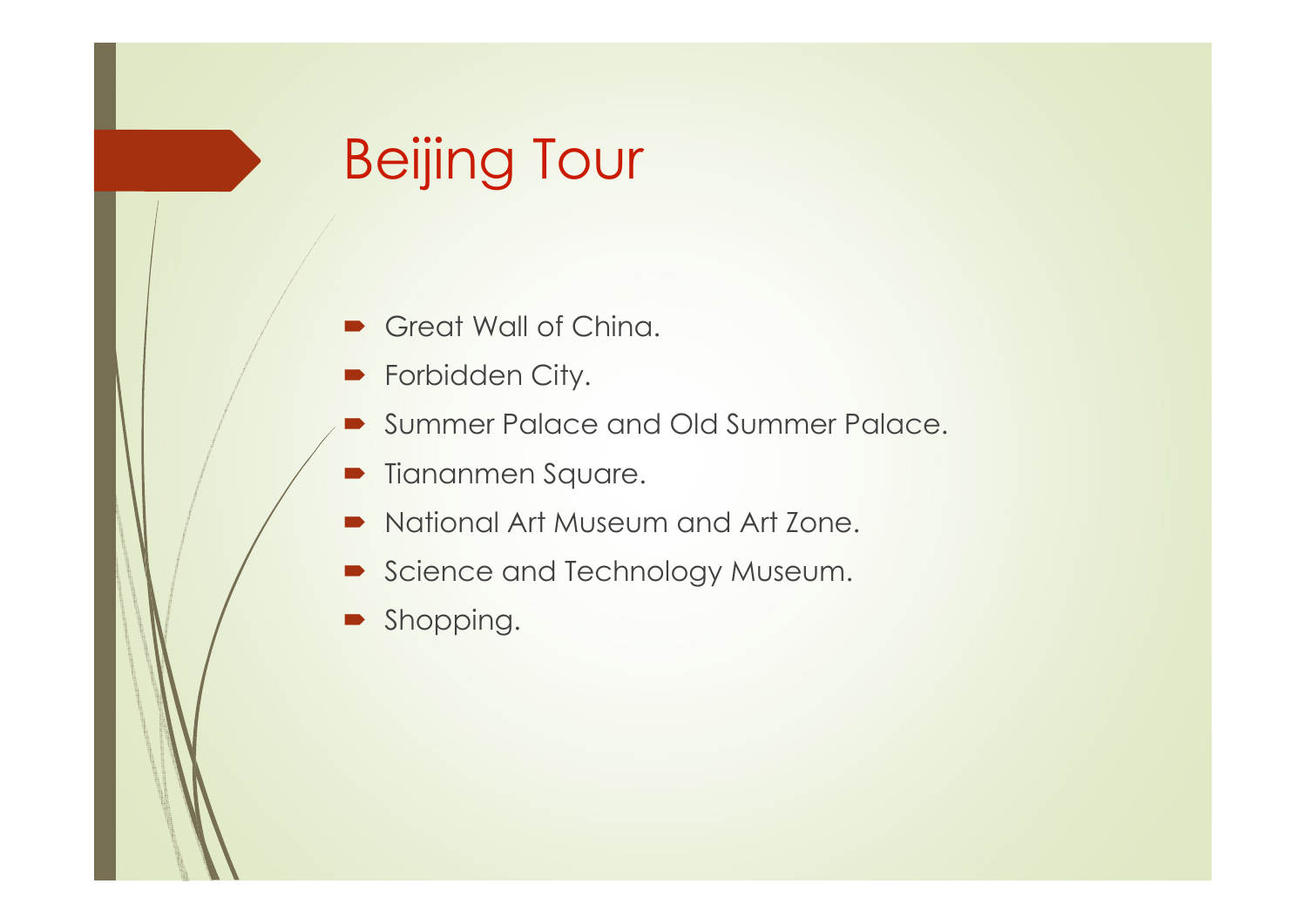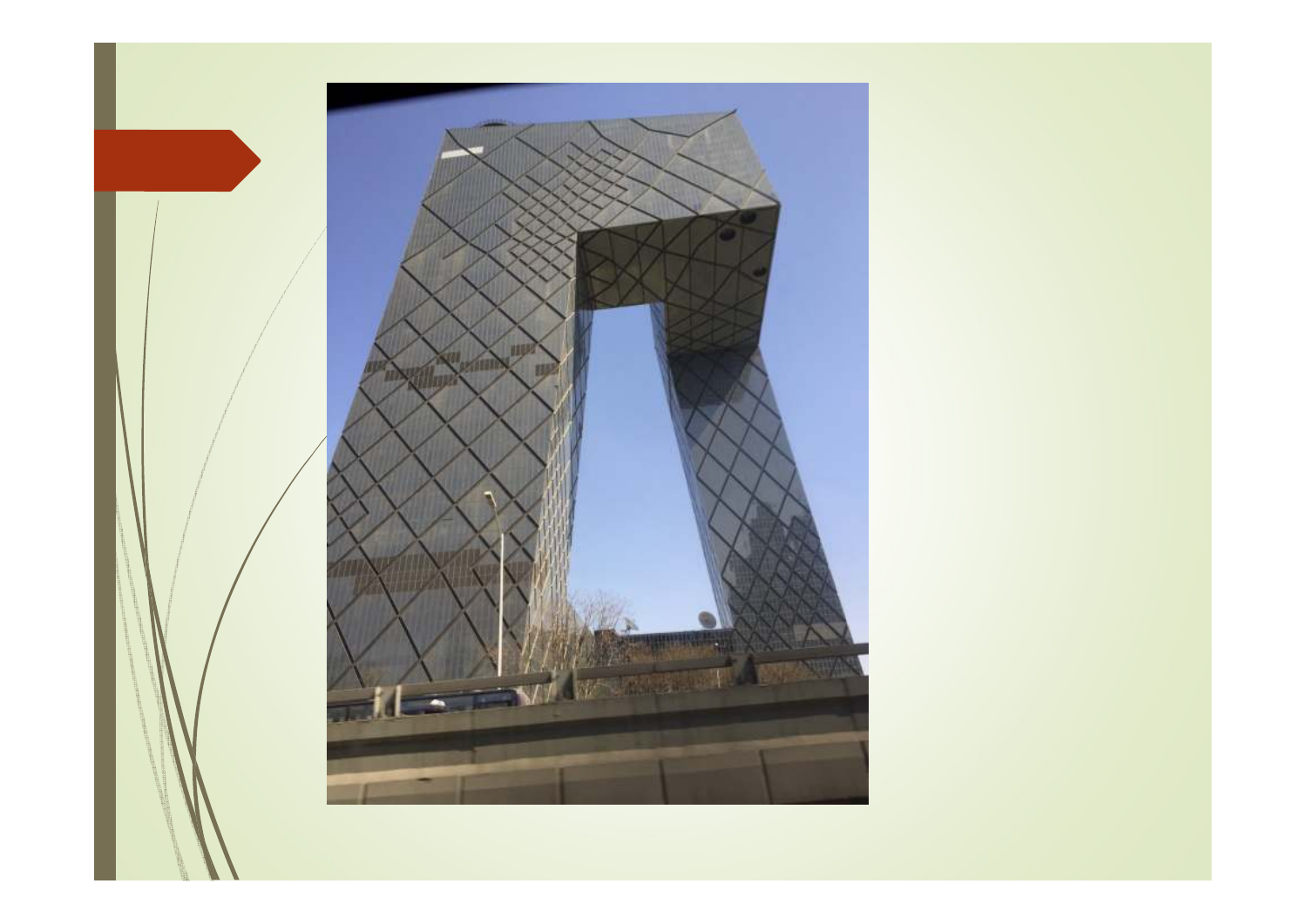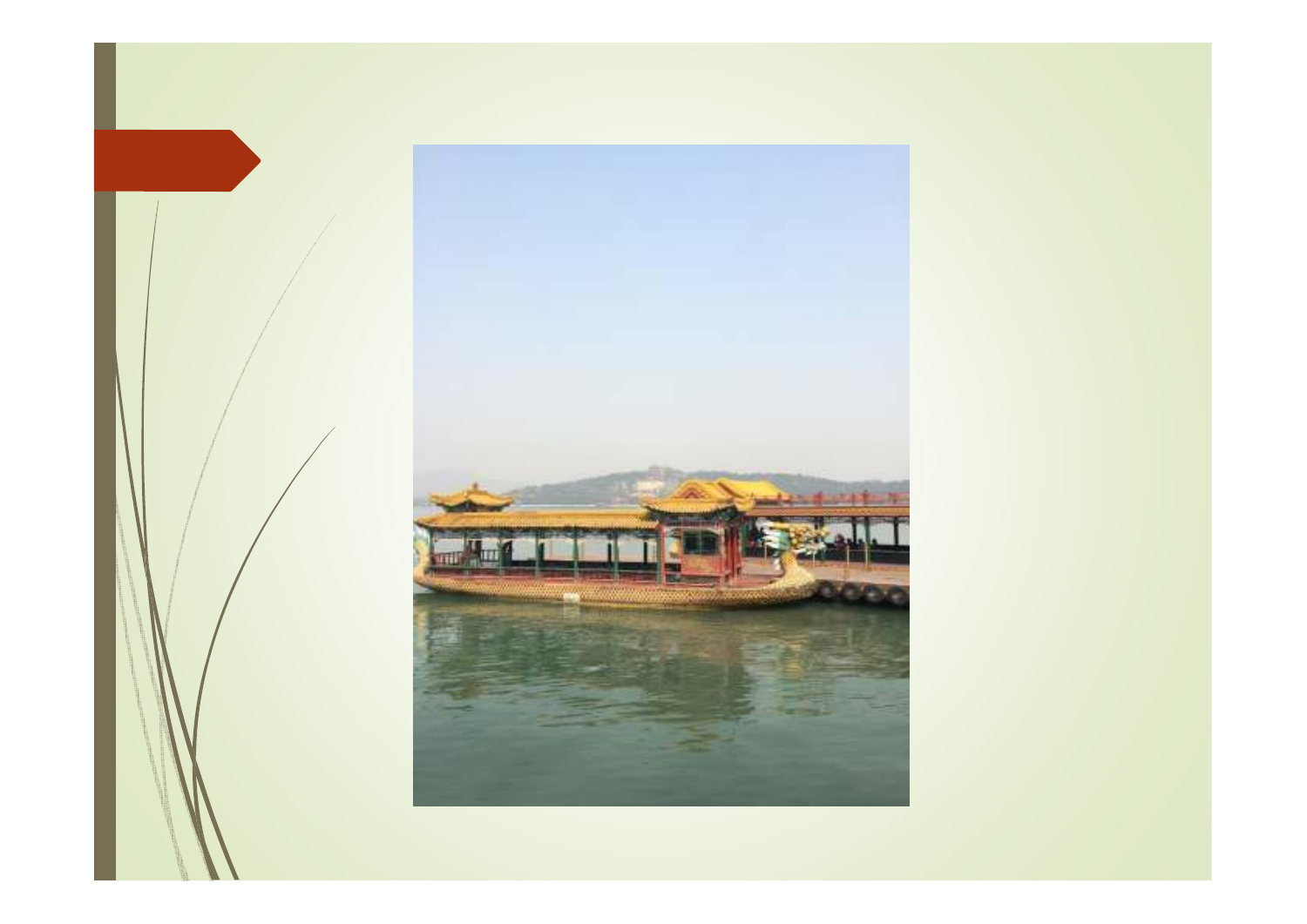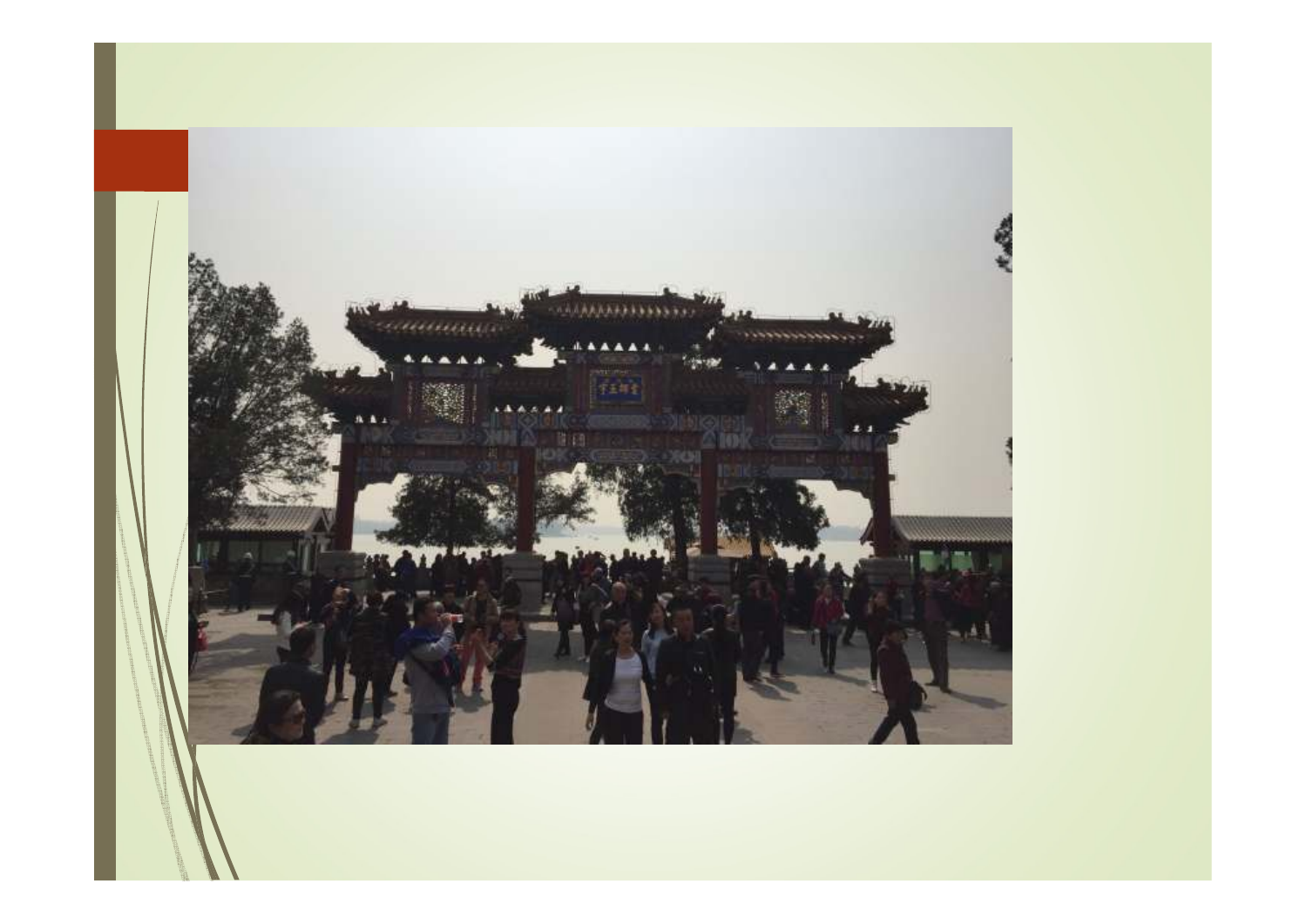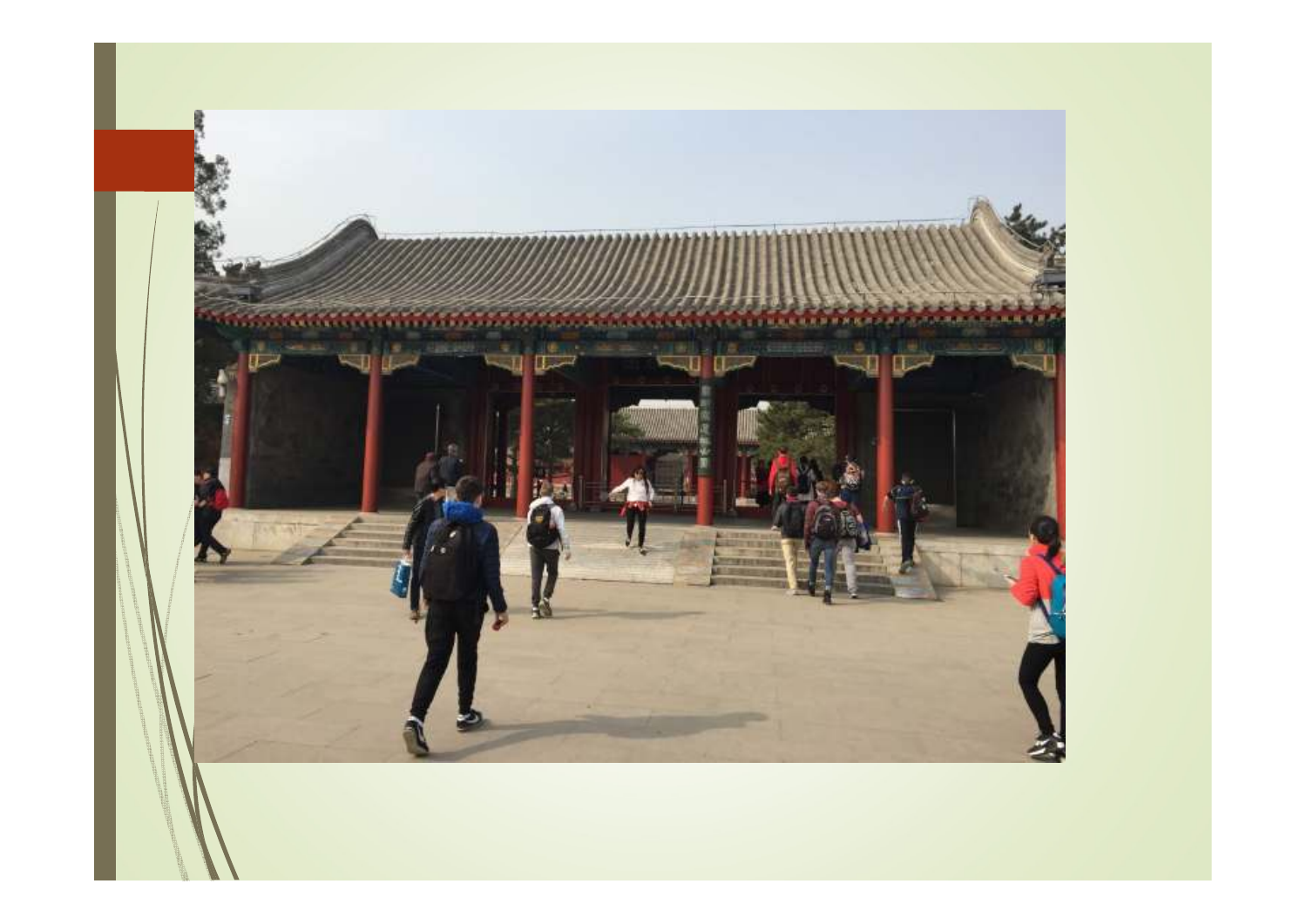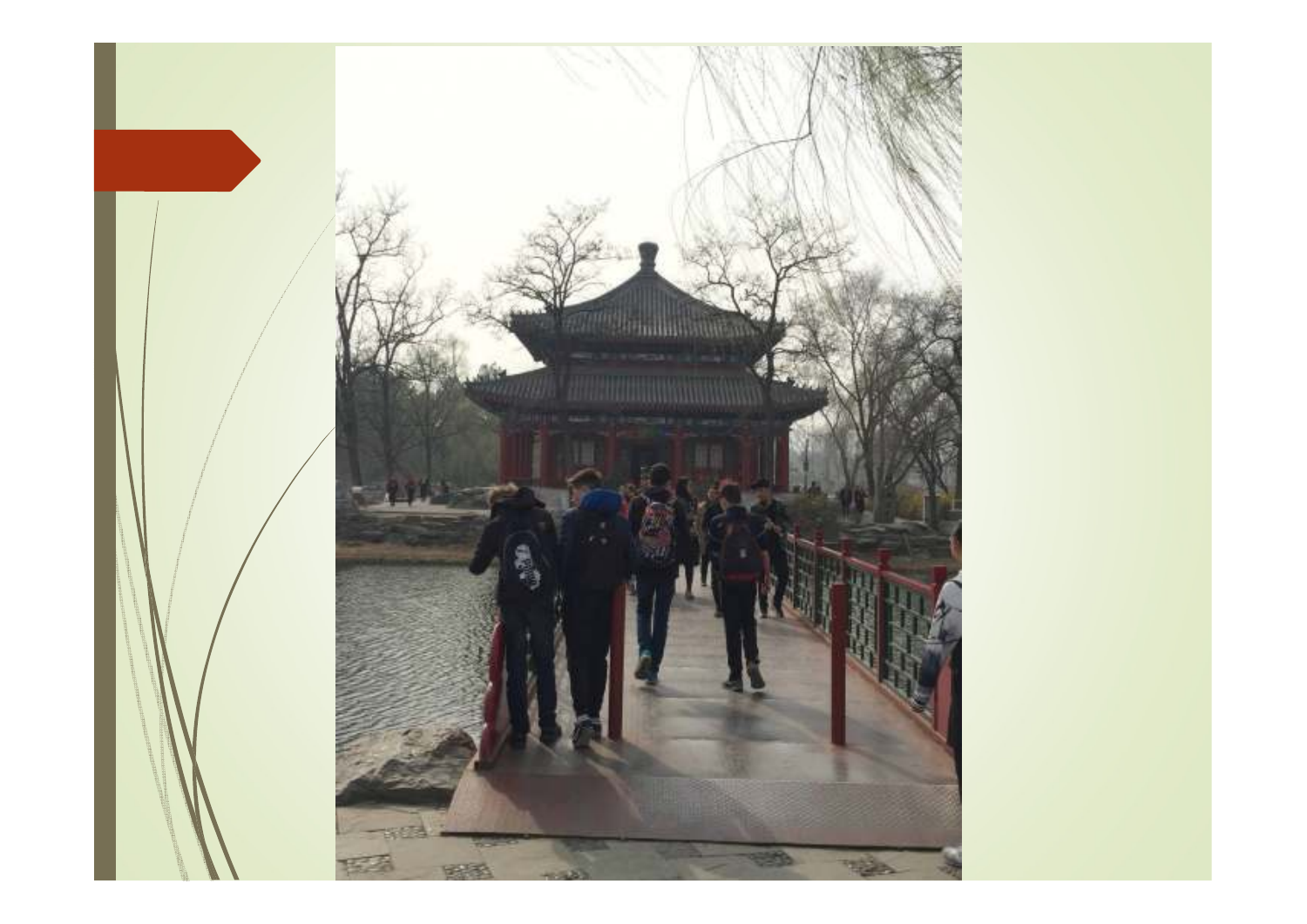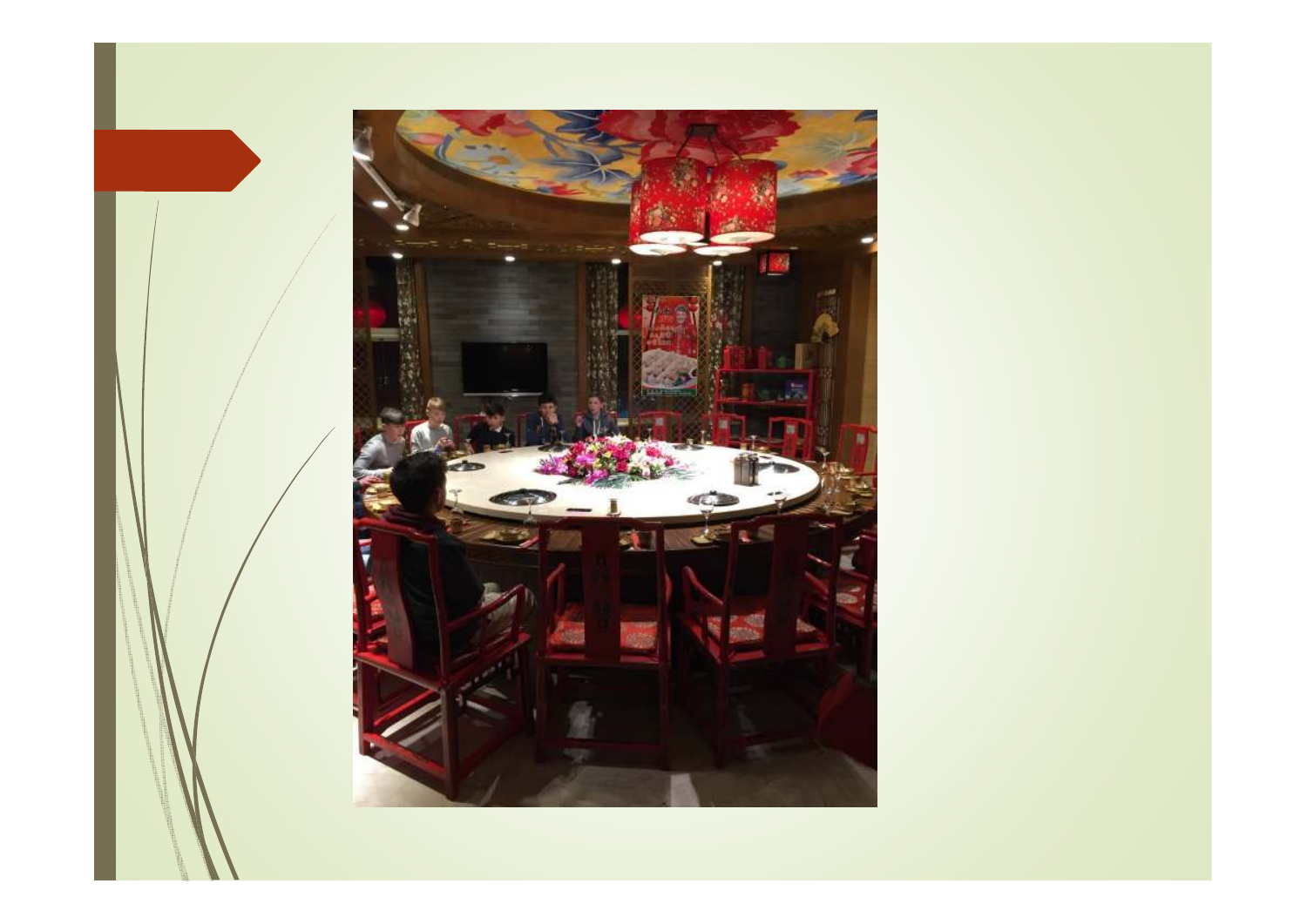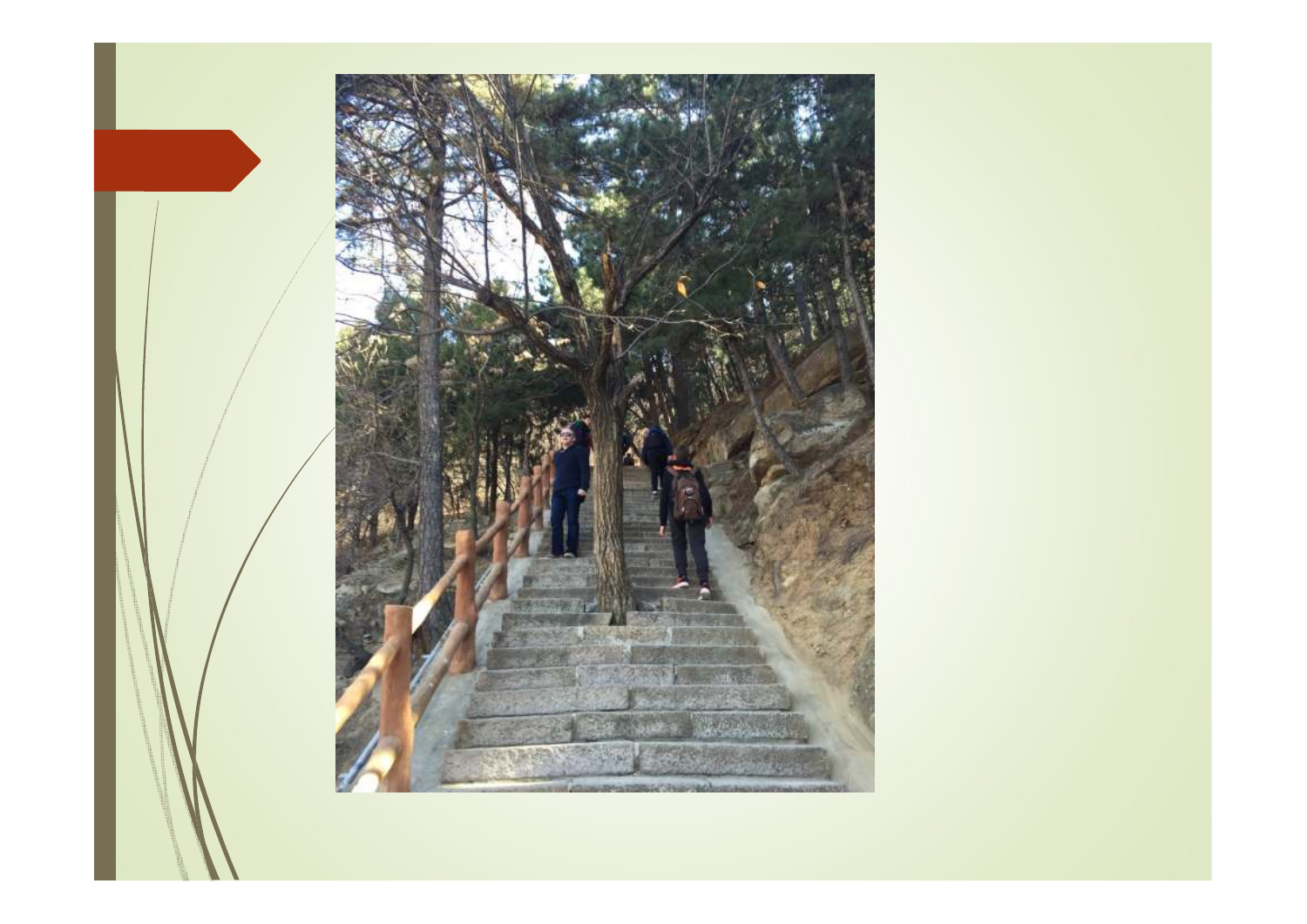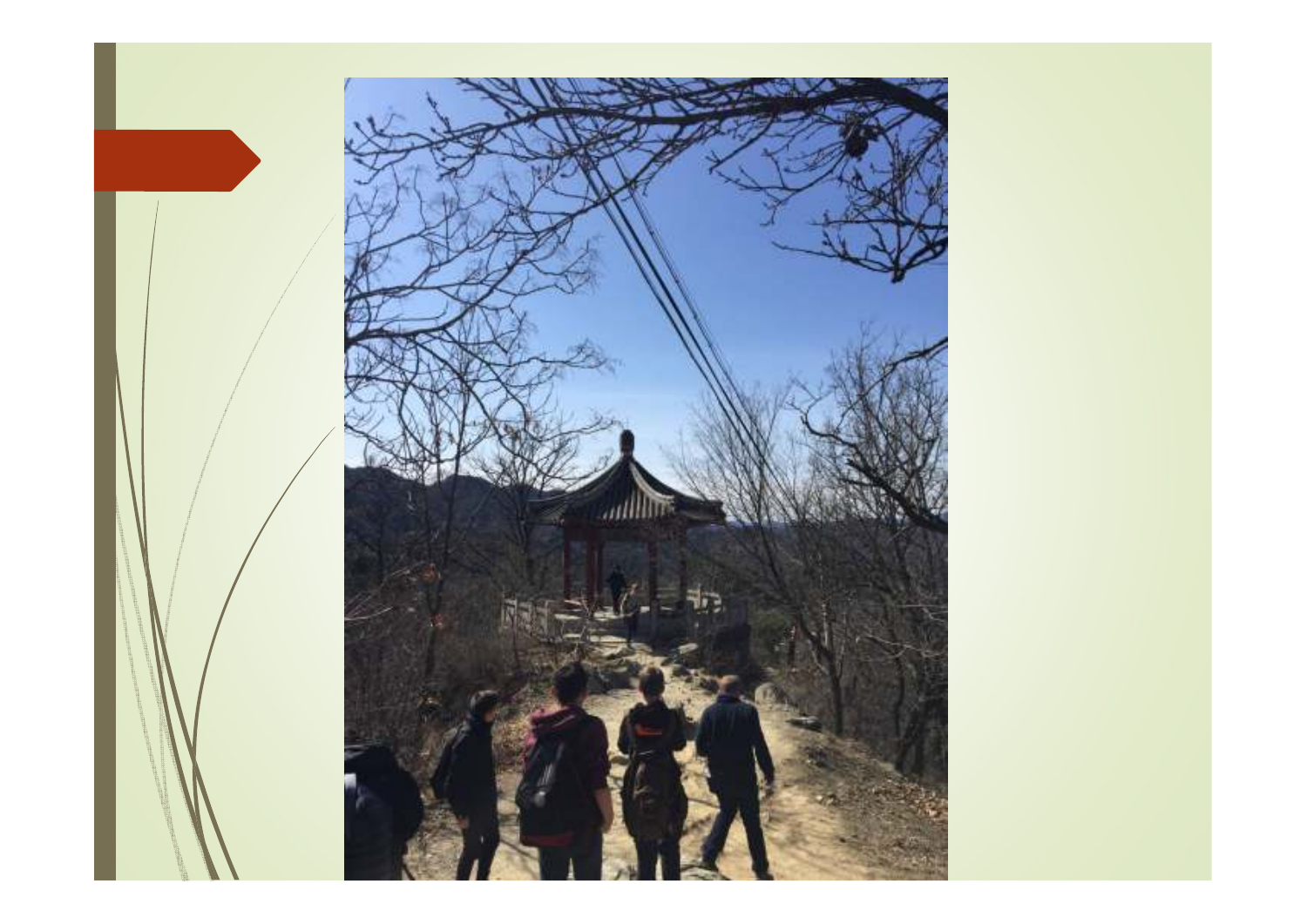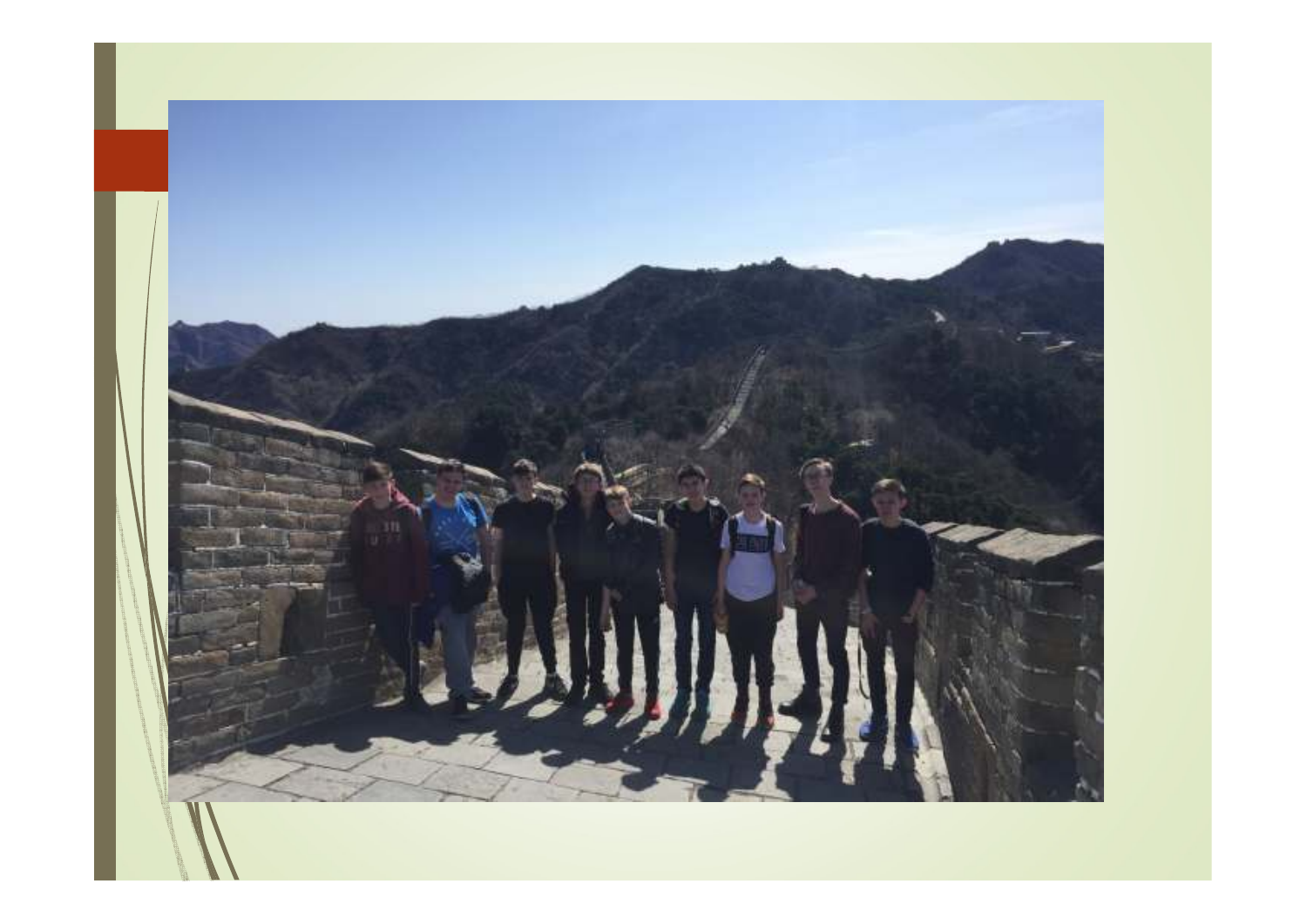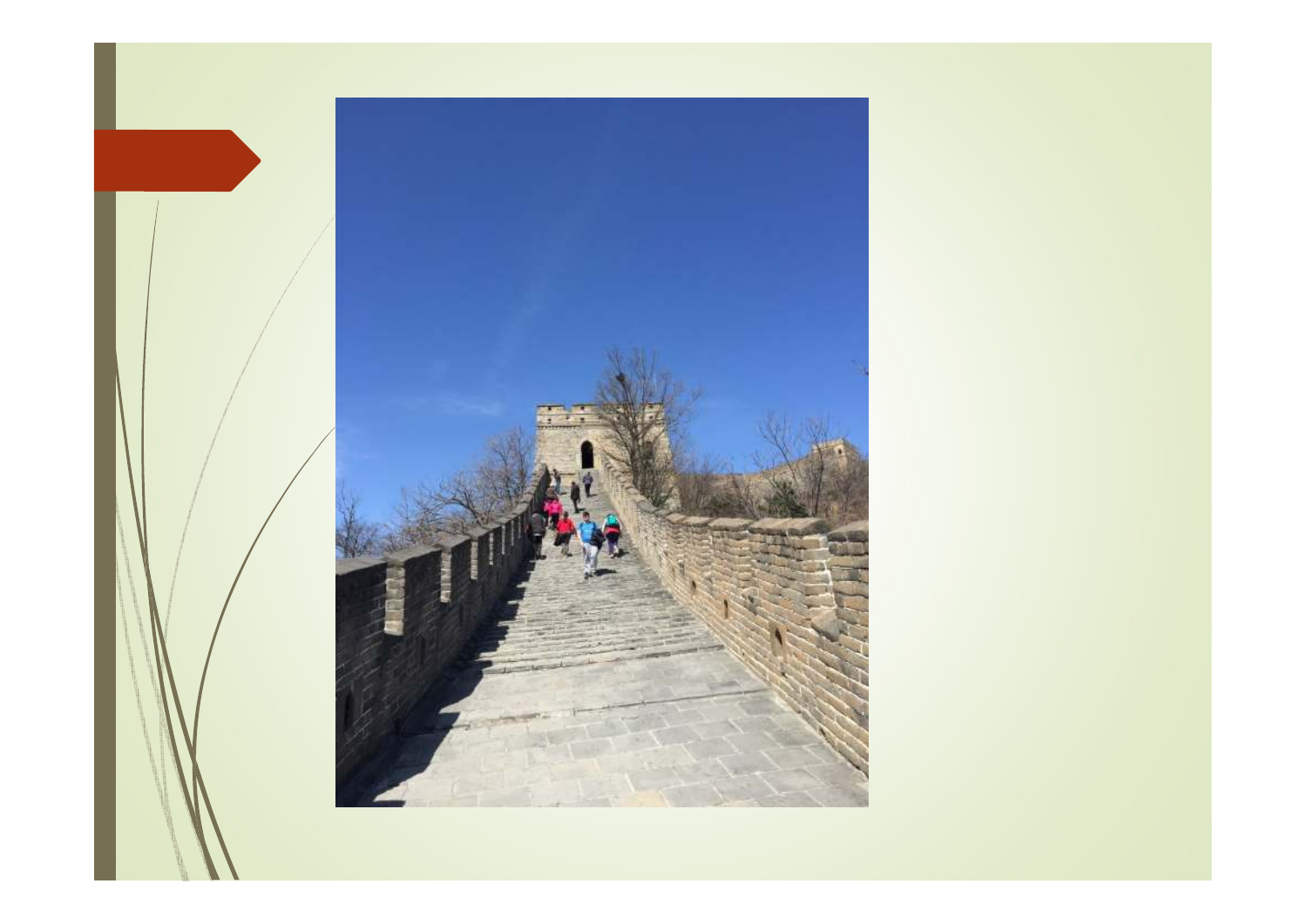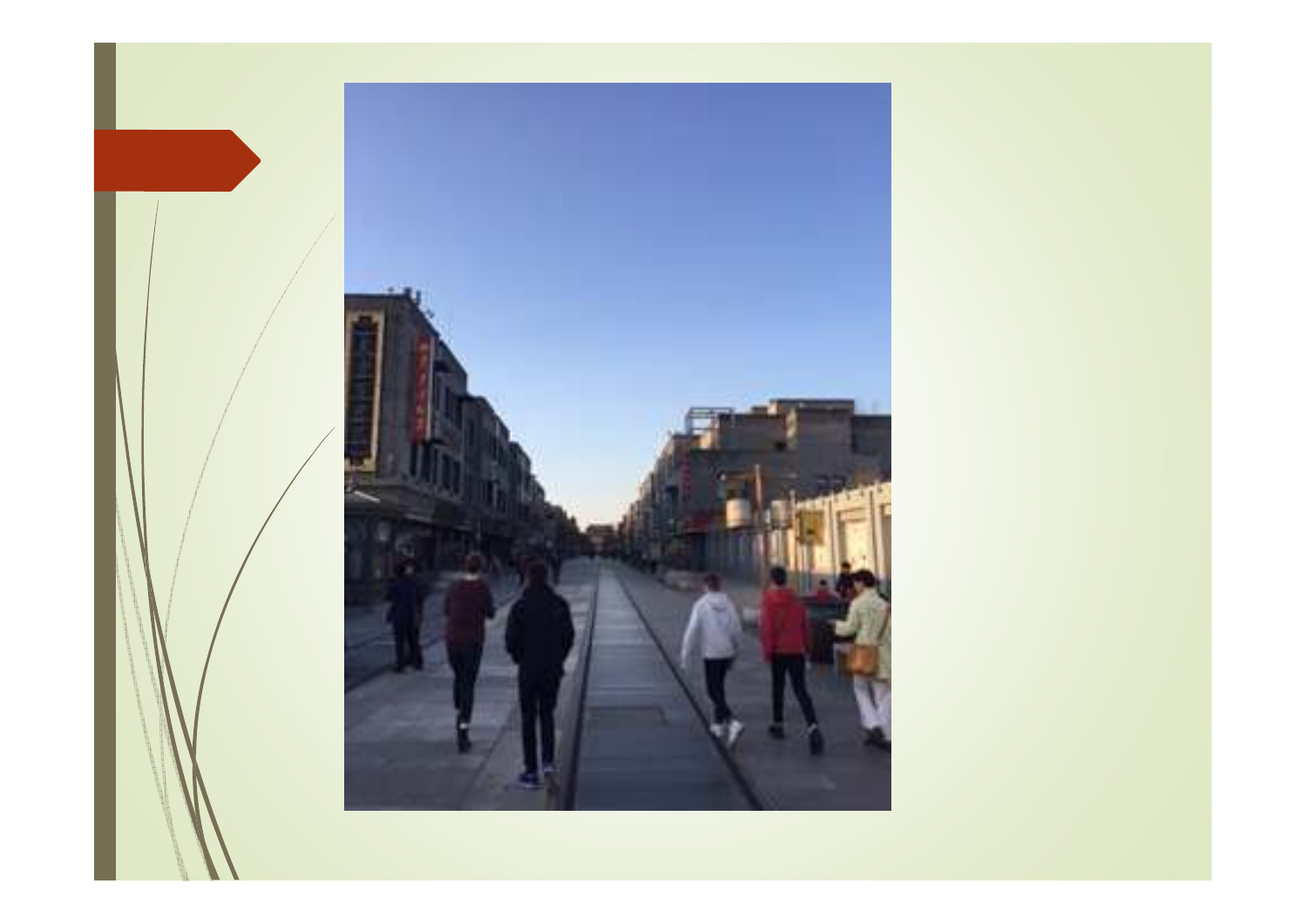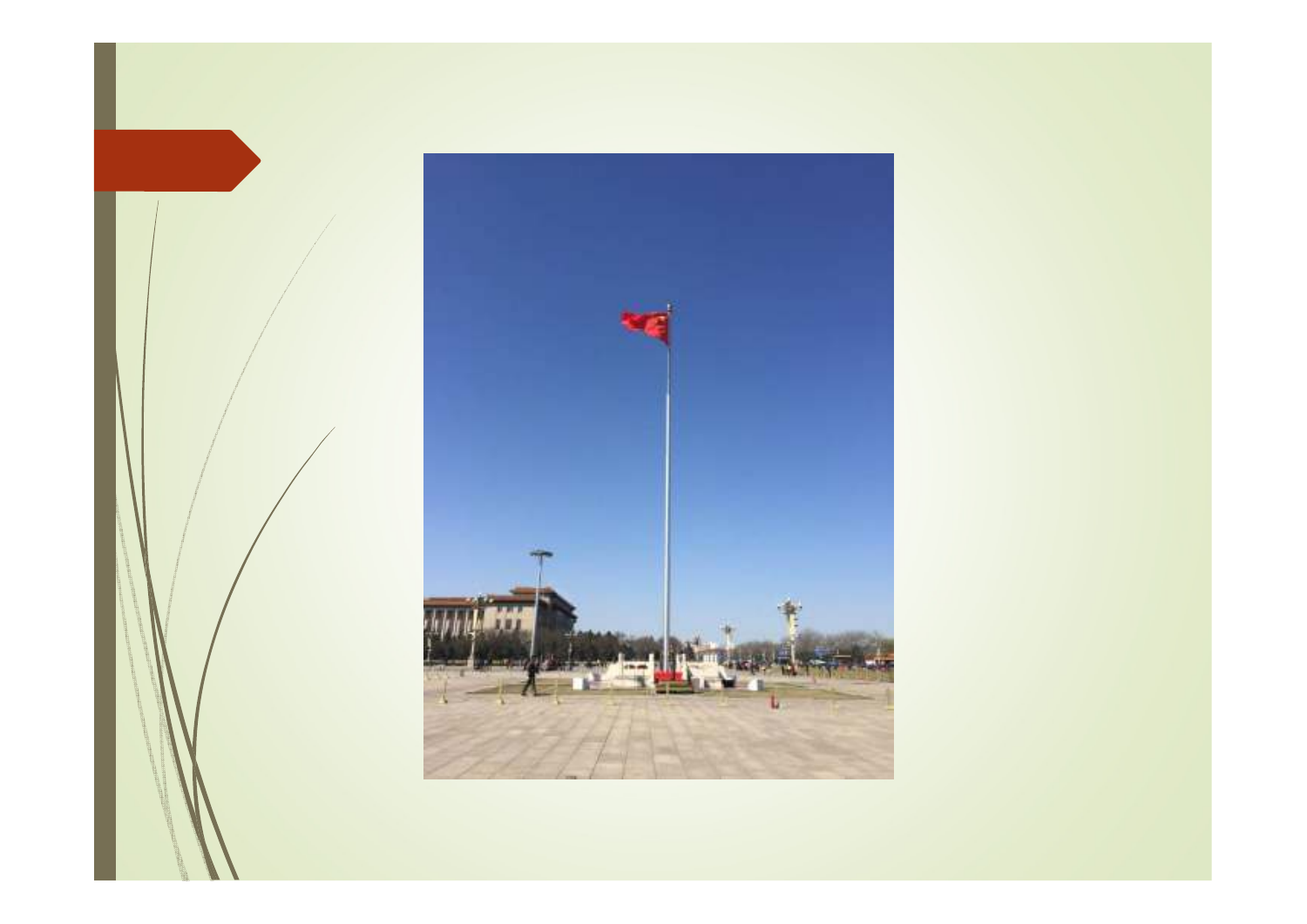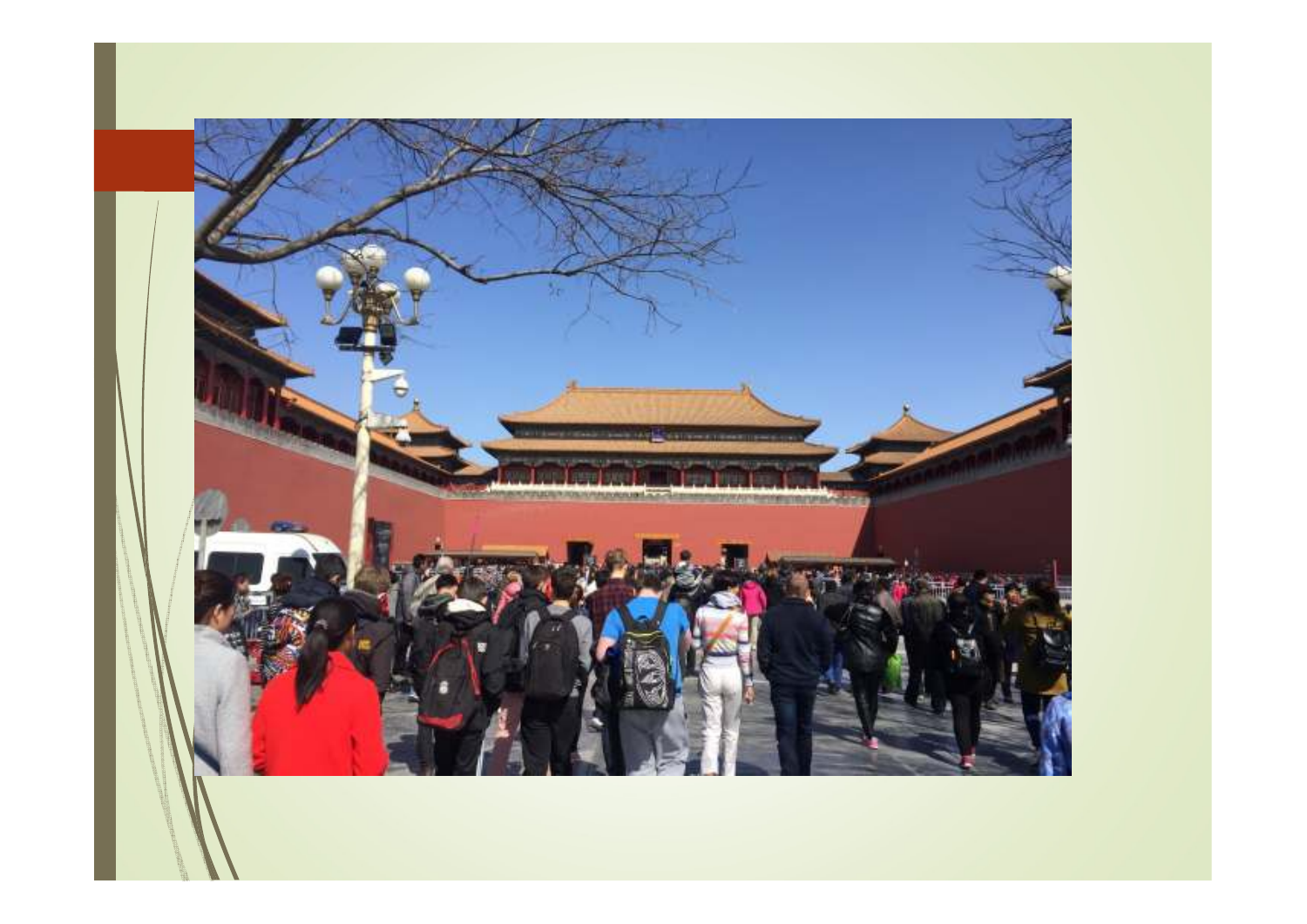# Suzhou Foreign Language School

- $\blacksquare$  Formed as a public school in 1994, and privatized and renamed to be Suzhou Foreign Language School.
- $\blacksquare$  Named as being the leading Primary and Secondary School of the Province several times in the last decade.
- **■** Over 3,000 students.
- **Majority of students from China with others from Korea,<br>Innon Malaysia Singgnore, UK, Thailand, Canada** Japan, Malaysia, Singapore, UK, Thailand, Canada and the U.S.
- Located 20 minutes from Suzhou City Centre.
- $\blacksquare$  CUS attended the 2014 International Young Leaders Forum here.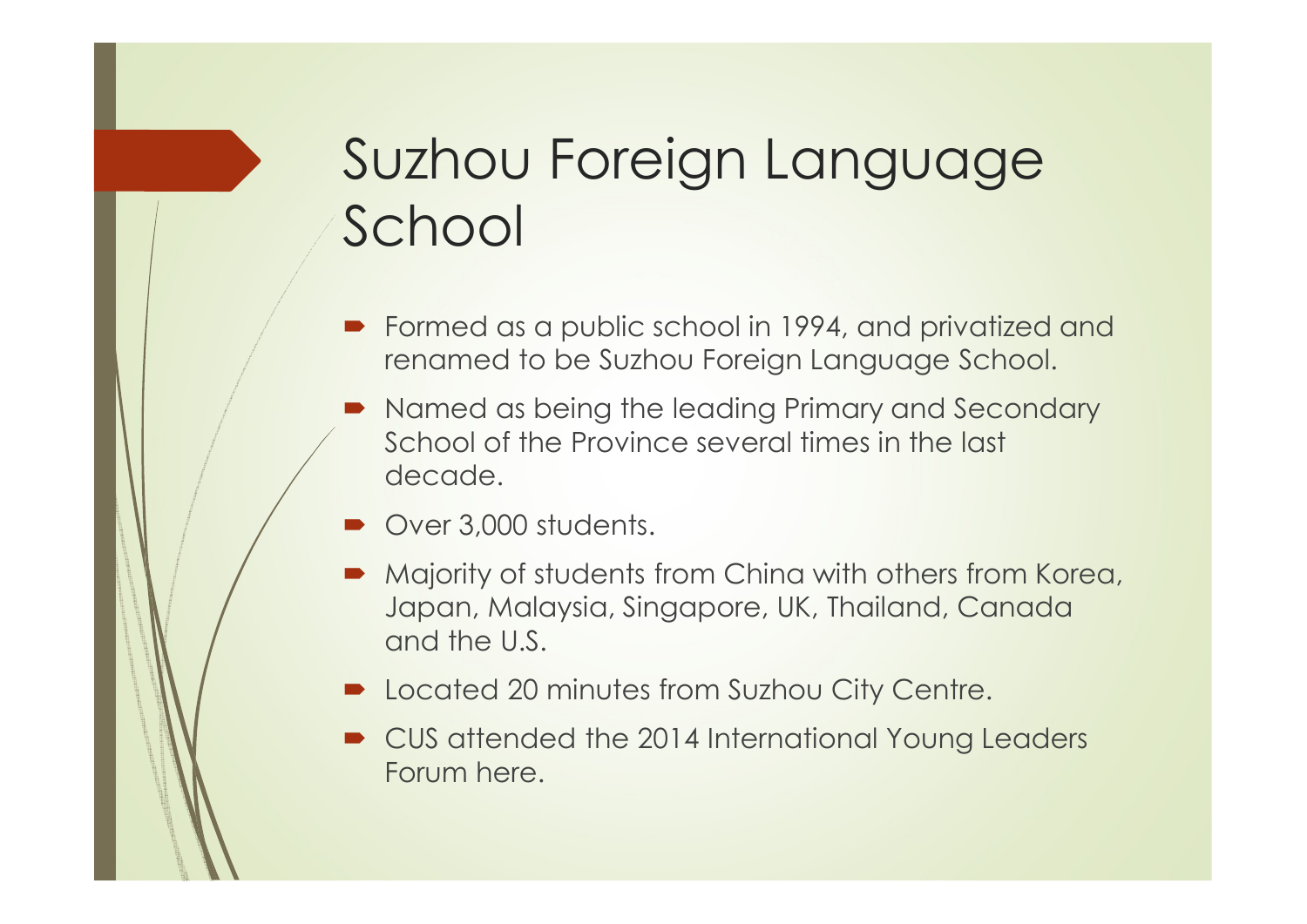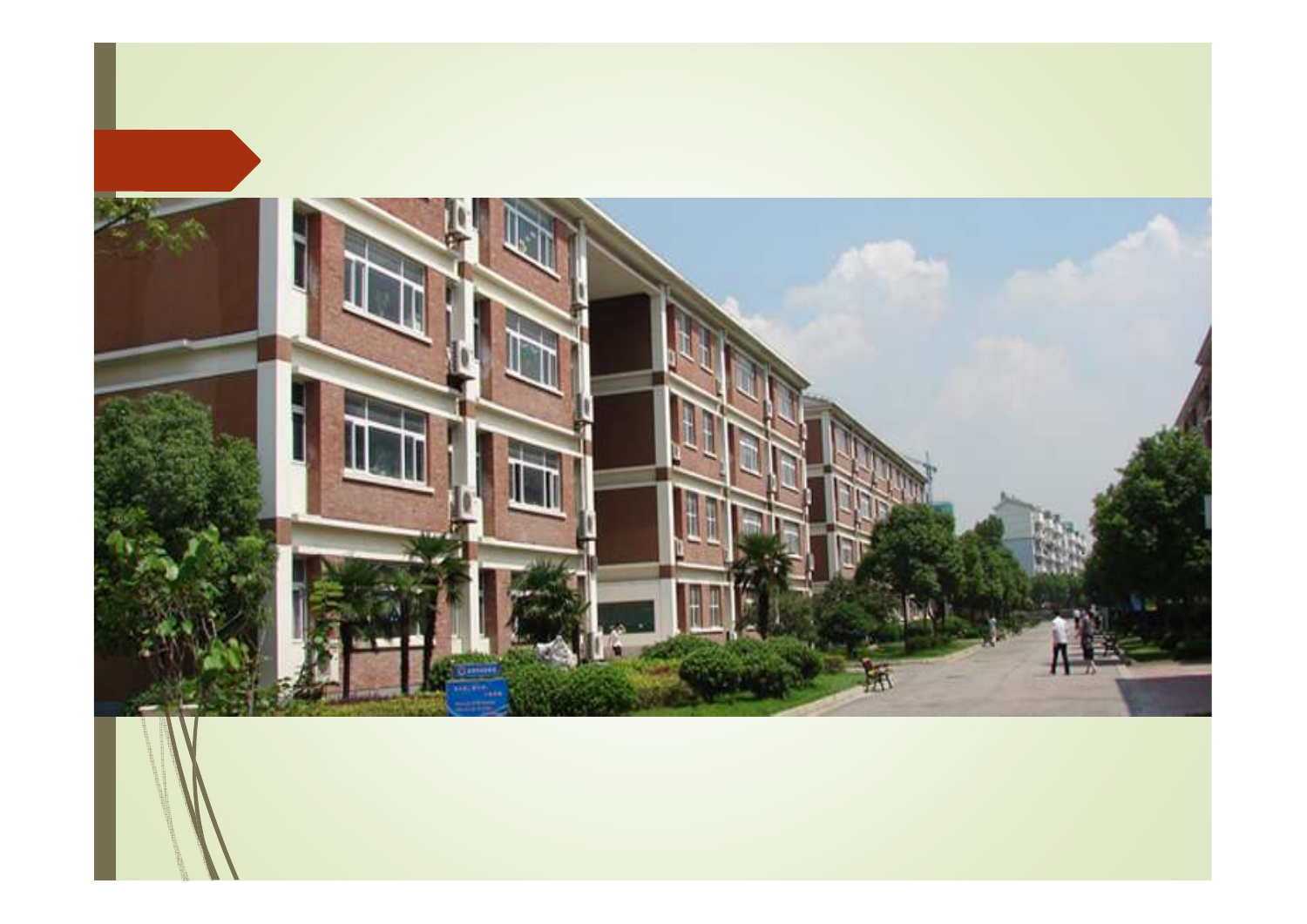#### **Structure**

- Students will attend a variety of classes (Mandarin, Calligoraphy, Art, PE, Culture).
- $\blacksquare$ Accommodation will be provided on campus.
- Students will also get to see Suzhou sights on this<br>exchange pregram (Classical Gardens, Piana, li exchange program (Classical Gardens, Piang Jiang Road, Suzhou Museum, Knowledge Course Field Trips, Gardening Courses).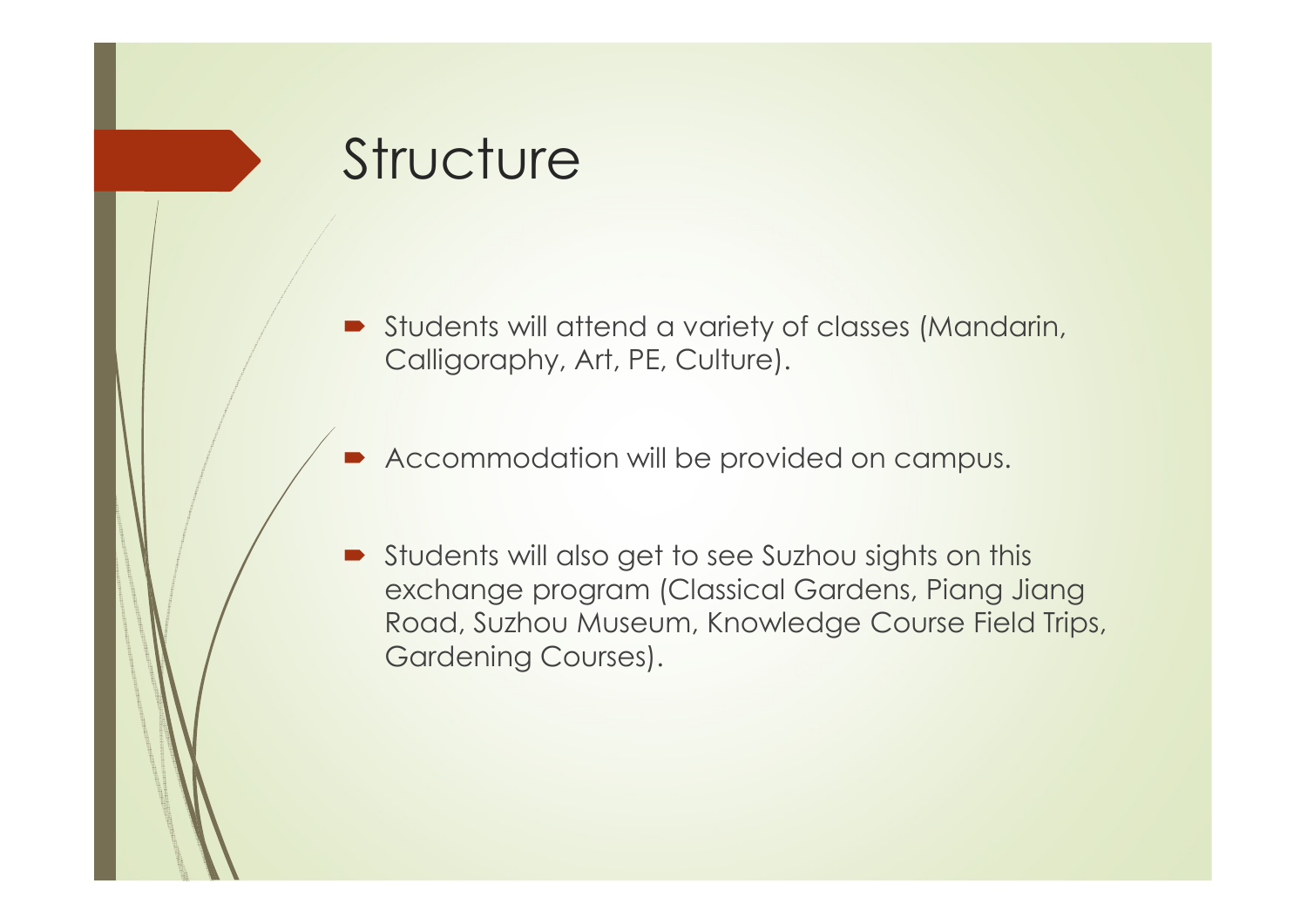### Benefits of both programs

- 1.Exposure to a different culture and languages.
- 2.Working in a team.
- 3.Self- confidence.
- 4.Maturity.
- 5.Language acquisition.